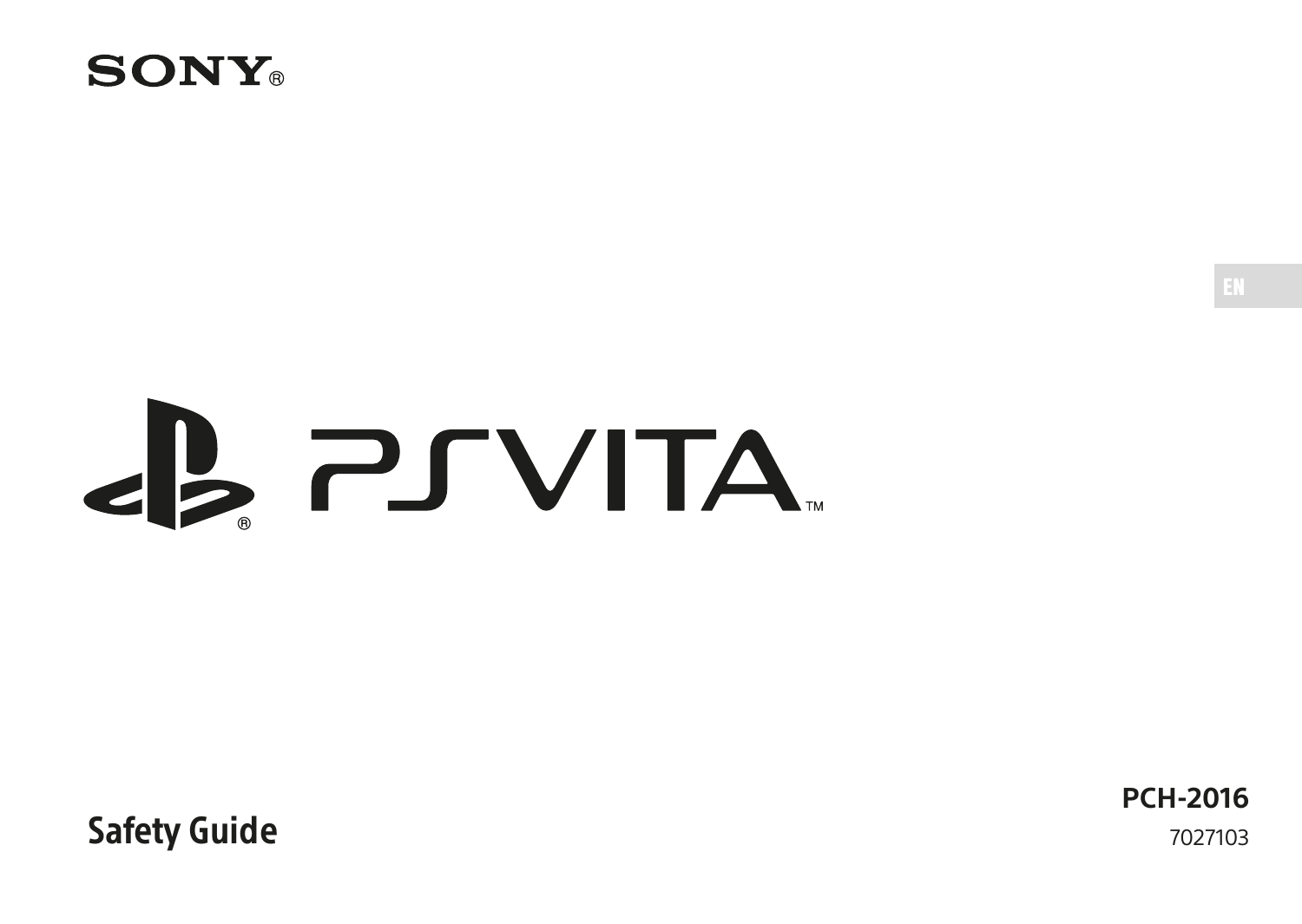# <span id="page-1-0"></span>WARNINGS

To avoid electrical shock, do not open the cabinet. Refer servicing to qualified personnel only.



To prevent possible hearing damage, do not listen at high volume levels for long periods.

For your safety, the [AVLS] setting on your PlayStation®Vita will automatically be turned on each time your PS Vita is switched off or when audio playback is operated with the [AVLS] setting turned off for a total of 20 hours. You will need to return to the Settings menu should you wish to continue operating audio playback with [AVLS] turned off.

• This equipment has been tested and found to comply with the limits set out in the R&TTE Directive using a connection cable shorter than 3 metres.

This product has been manufactured by or on behalf of Sony Computer Entertainment Inc., 1-7-1 Konan Minato-ku Tokyo, 108-0075 Japan.

Imported into Europe and Distributed by Sony Computer Entertainment Europe Ltd, 10 Great Marlborough Street, London, W1F 7LP, United Kingdom.

The Authorised Representative for issuing and holding Declarations of Conformity is Sony Deutschland GmbH, Hedelfinger Strasse 61, 70327 Stuttgart, Germany.

#### FOR CUSTOMERS IN THE UNITED KINGDOM

A moulded plug complying with BS1363 is fitted to this equipment for your safety and convenience. Should the fuse in the plug supplied need to be replaced, a 5AMP fuse approved by ASTA or BSI to BS1362, (i.e., marked  $\circledast$  with or  $\circledast$  mark) must be used. If the plug supplied with this equipment has a detachable fuse cover, be sure to attach the fuse cover after you change the fuse. Never use the plug without the fuse cover. If you should lose the fuse cover, please contact your nearest Sony service station.

#### R&TTE Directive "Informal DoC" statement

Hereby, Sony Computer Entertainment Inc., declares that this product is in compliance with the essential requirements and other relevant provisions of Directive 1999/5/EC. For details, please access the following URL: http://www.compliance.sony.de/

#### Information based on EU ecodesign requirements of the Regulation (EU) No 801/2013

Visit the following URL: eu.playstation.com/Energyefficiency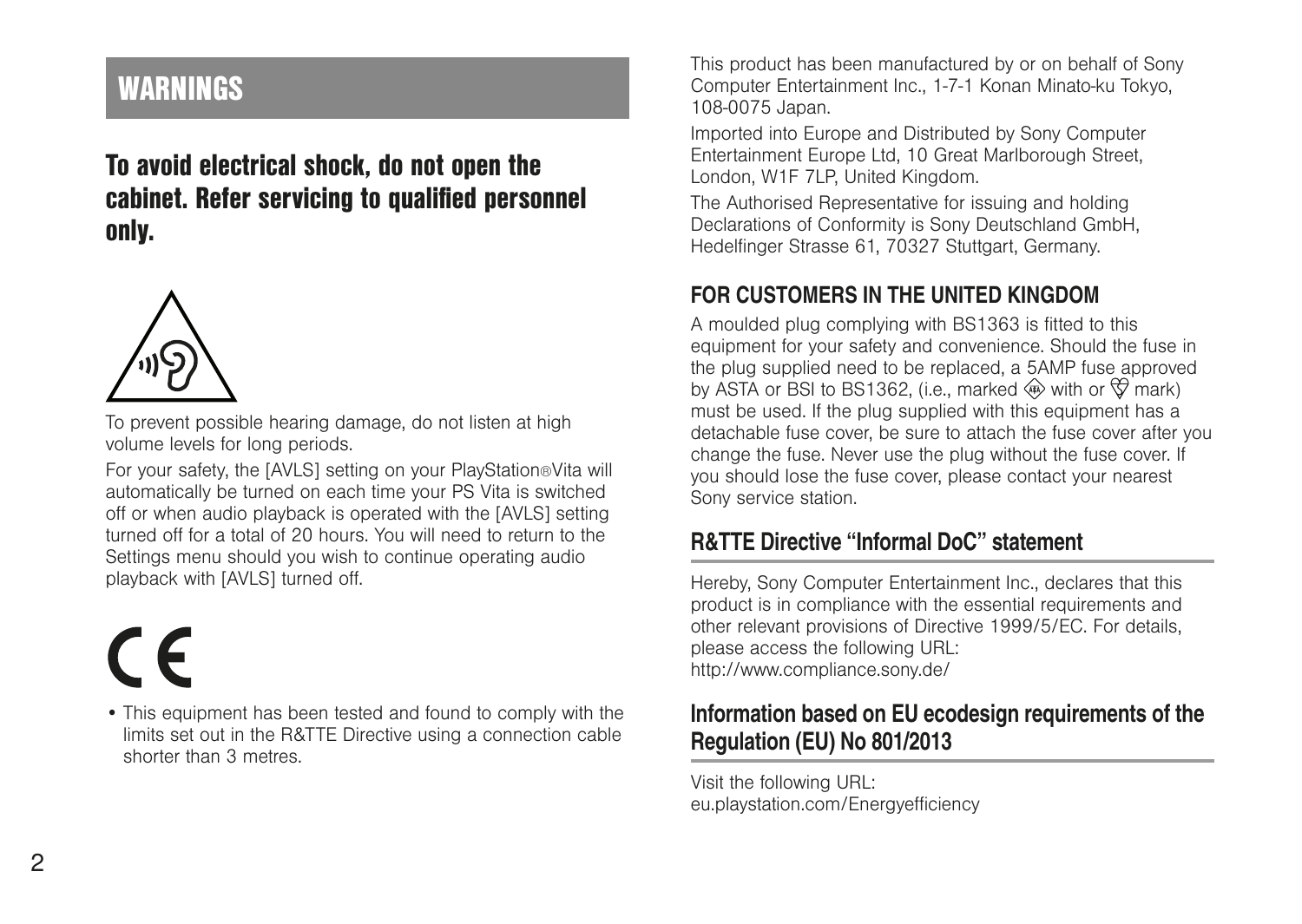#### Seizures induced by light stimulation (Photosensitive Epilepsy)

If you have an epileptic condition or have had seizures, consult your doctor prior to playing. Some individuals may experience eye soreness, altered vision, migraine, muscle twitching, convulsion, blackout, loss of awareness or disorientation when exposed to flashing or flickering lights or other light stimulation on a television screen or while playing video games. If you experience any of the above symptoms while playing, discontinue use immediately and consult your doctor.

#### Stop playing immediately when you experience the following symptoms

In addition to the above symptoms, whilst playing if you have a headache, dizziness, nausea, fatigue, similar symptoms to motion sickness, or if you feel a discomfort or pain in any body part such as eyes, ears, hands, arms, feet, discontinue use immediately. If the condition persists, seek medical attention.

#### **Headphones**

Adjust your headphone volume so that surrounding sounds can be heard. If you experience ringing or any discomfort in your ears, discontinue use of your headphones.

#### Radio waves

Radio waves may affect electronic equipment or medical devices (for example, pacemakers), which may cause malfunctions and possible injuries.

• If you use a pacemaker or other medical device, consult your physician or the manufacturer of your medical device before using the wireless networking feature (Bluetooth® and wireless LAN).

- Keep the PS Vita system at least 20 cm away from a pacemaker or other medical devices when using the network features.
- Do not carry the PS Vita system in a breast pocket if you use a pacemaker.
- Turn off your PS Vita system immediately, if you have any reason to suspect that interference is occurring with your pacemaker.
- Do not use the network features in the following locations:
	- Areas where network features use is prohibited, such as in aeroplanes and hospitals. Abide by medical institution regulations when using the system on their premises.
	- Areas near fire alarms, automatic doors and other types of automated equipment.
- Use caution when using the network features in a vehicle, as radio waves may affect electronic equipment in some vehicles.

#### System software

Use of this PS Vita system means acceptance of Sony Computer Entertainment Inc.'s system software licence agreement. Refer to http://www.scei.co.jp/psvita-eula/ for further details.

The commercial use or rental of this product is prohibited.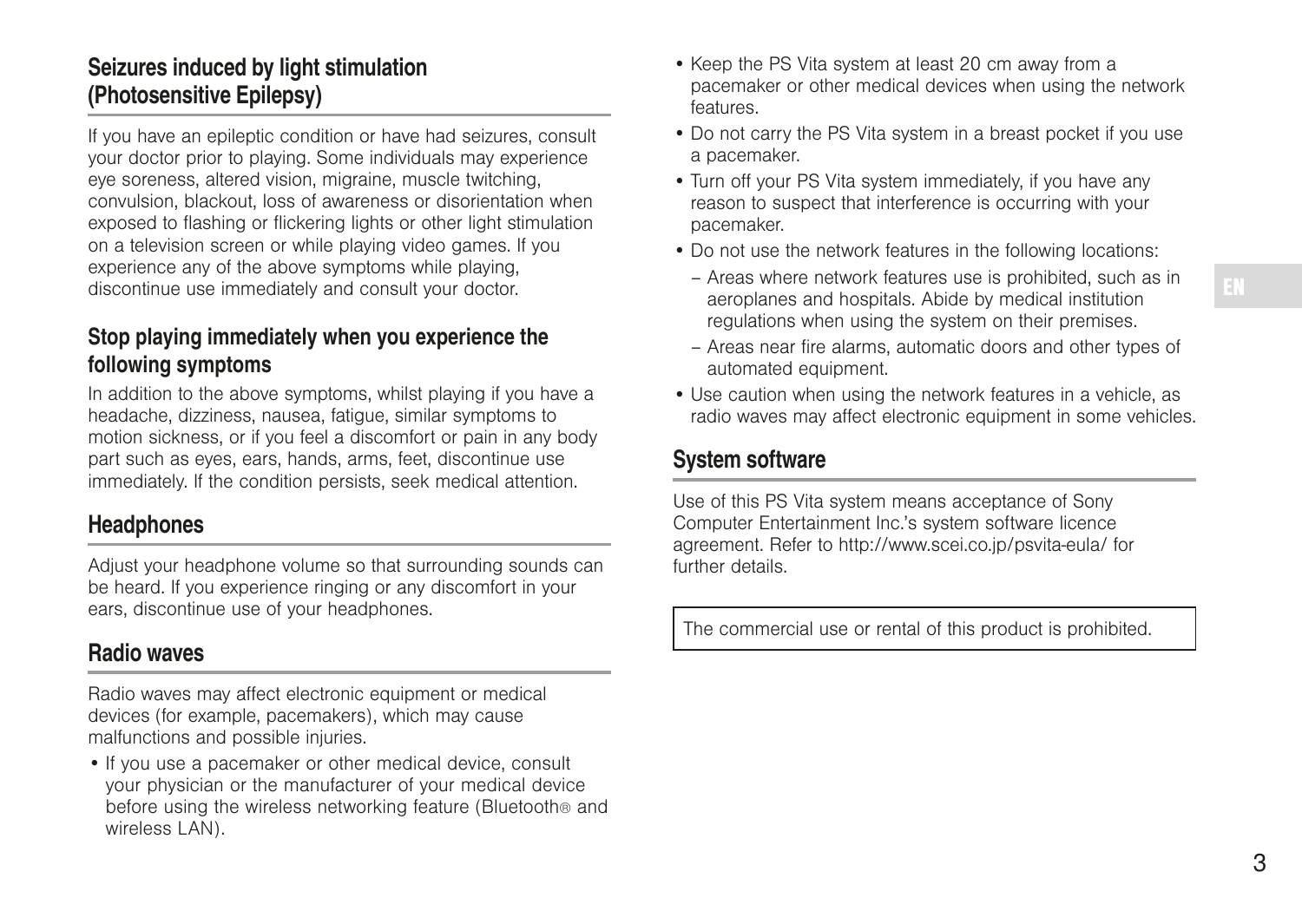# **Contents**

| Copyright and trademarks13 |  |
|----------------------------|--|

The information contained in this manual is subject to change without notice.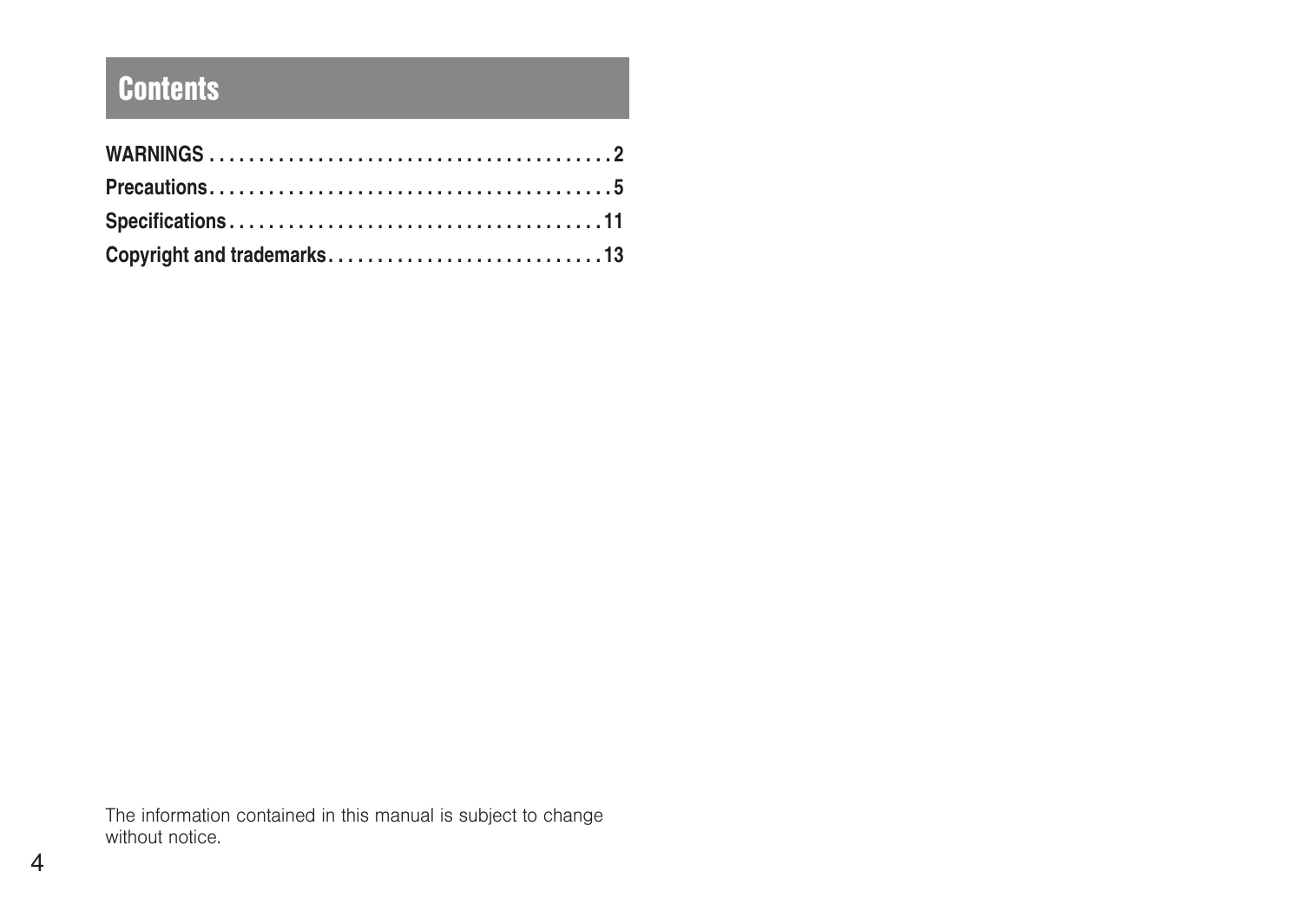# <span id="page-4-0"></span>**Precautions**

Before using this product, carefully read this manual and retain it for future reference. Parents and guardians of children should read this manual and make sure that the child follows all safety precautions.

## **Safety**

This product has been designed with the highest concern for safety. However, any electrical device, if used improperly, has the potential for causing fire, electrical shock or personal injury. To help ensure accident-free operation, follow these guidelines:

- Observe all warnings, precautions and instructions.
- Regularly inspect the AC adaptor, AC power cord and USB cable.
- If your PS Vita system is damaged, do not use it. Unplug the AC power cord from the electricity supply and disconnect any other cables immediately.
- Stop use, unplug the AC power cord from the electricity supply and disconnect any other cables immediately if the device functions in an abnormal manner, produces unusual sounds or smells or if it or the AC adaptor becomes too hot to touch.
- Do not handle damaged or leaking lithium-ion batteries. If the internal battery fluid leaks, stop using the product immediately and contact technical support for assistance. If the fluid gets into your eyes, immediately rinse the affected area with clean water and consult your physician. The battery fluid can cause blindness.
- Contact the appropriate PlayStation® customer service helpline which can be found with this product's guarantee information.

#### Use and handling

- Use in a well-lit area and keep the screen a safe distance from your face.
- Hold the system securely in your hand when you use the system.
- Avoid prolonged use of the PS Vita system. To help prevent eyestrain, take a break of about 15 minutes during every hour of play.
- Avoid playing when you are tired or need sleep.
- Stop using the system immediately if you begin to feel tired or if you experience discomfort or pain in your hands or arms while operating the system. If the condition persists, consult a doctor.
- If you experience any of the following health problems, discontinue use of the system immediately. If symptoms persist, consult a doctor.
	- Dizziness, nausea, fatigue or symptoms similar to motion sickness.
	- Discomfort or pain in a part of the body, such as eyes, ears, hands or arms.
- Exercise care when setting the volume. If you set the volume too high, it may harm your hearing or damage the speakers.
- Keep the system and accessories out of the reach of small children. Small children may swallow the media cards or wrap the cables/straps around themselves, which may inflict injury or cause an accident or a malfunction. Media cards may present a choking hazard.
- Do not use the system while driving or riding a bicycle. Looking at the screen or operating the system while driving an automobile or riding a bicycle may result in a traffic accident.
- Take extra care when using the system while walking.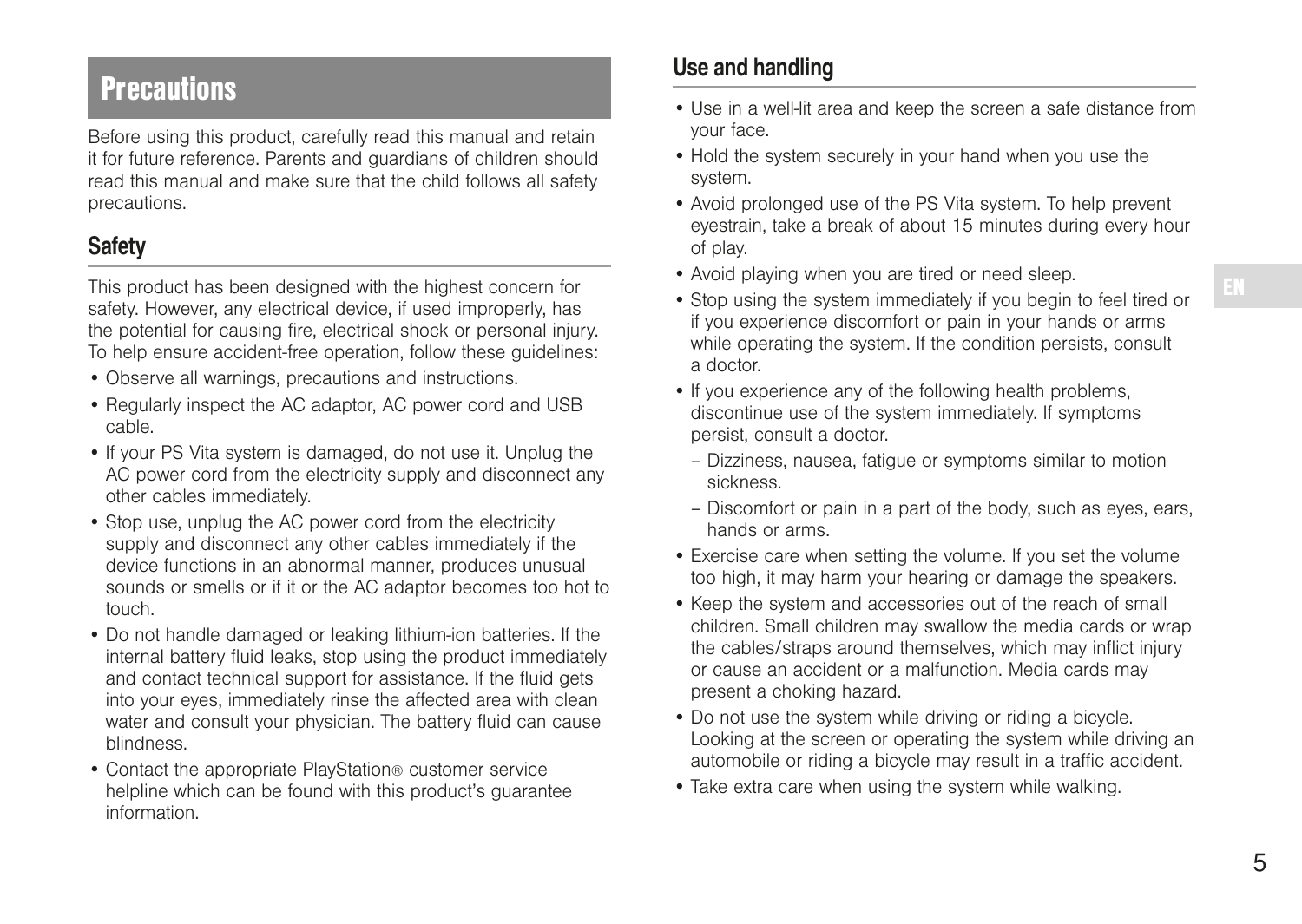- Do not use the system or accessories near water.
- Do not use the system in places where the use of wireless communication devices is prohibited, such as on aeroplanes or in hospitals. The radio waves the system emits can affect electronic devices and cause them to malfunction, which can lead to accidents. When using the system in a medical facility, be sure to follow all of the rules of that facility. When using the system on an aeroplane, go to (Settings) Startl and tap the checkbox for [Flight Mode] to mark it with a checkmark before using it. Turn off the system when taking off and landing. If you use the system on aeroplanes where the use of such devices is prohibited, you will be liable to legal punishment.
- Use only attachments/accessories specified by the manufacturer.
- Do not throw, drop or step on the system or accessories, and do not subject the devices to strong physical impact. Sitting down with the PS Vita system in a pocket or placing the system in the bottom of a backpack along with heavy objects may cause damage to the system.
- Do not forcibly twist the PS Vita system or expose the system to strong physical shock during gameplay.
- Do not touch or insert foreign objects into the connectors of the system or accessories.
- This system has internal parts that use magnets, which may affect magnetic recording devices.
- Do not place the system close to items with a magnetic strip, such as credit cards.
- Depending on the conditions of use, the system or AC adaptor may reach temperatures of 40 °C or more. Do not touch the system or AC adaptor for an extended period of time under these conditions. Extended contact under these conditions may cause low-temperature burns\*.
- \* Low-temperature burns are burns that occur when the skin is in contact with objects of relatively low temperatures (40 °C or more) for an extended period of time.
- Parents are encouraged to monitor children in online activities to ensure safe and responsible Internet usage. Refer to eu.playstation.com/parents for further details.

#### Storage conditions

- Do not expose the system, battery or accessories to high temperatures, high humidity, or direct sunlight.
- Do not leave the system or accessories in a car with the windows closed (particularly in summer).
- Do not expose the system or accessories to dust, smoke or steam. Do not allow liquid or small particles to get into the system or accessories.
- Do not place the system or accessories on surfaces that are tilted, unstable or subject to vibration.
- Do not expose the system to rain or moisture.

#### AC adaptor, AC power cord and USB cable use

- For your safety, use only a licensed or genuine Sony AC adaptor to charge the PS Vita system. Other types may cause fire, electrical shocks or a malfunction.
- Do not touch the plug of the AC power cord with wet hands.
- Do not touch the AC power cord, AC adaptor, USB cable or the system, if connected to an electricity supply, during an electrical storm.
- Do not use a power source other than the supplied (or approved replacement) AC adaptor.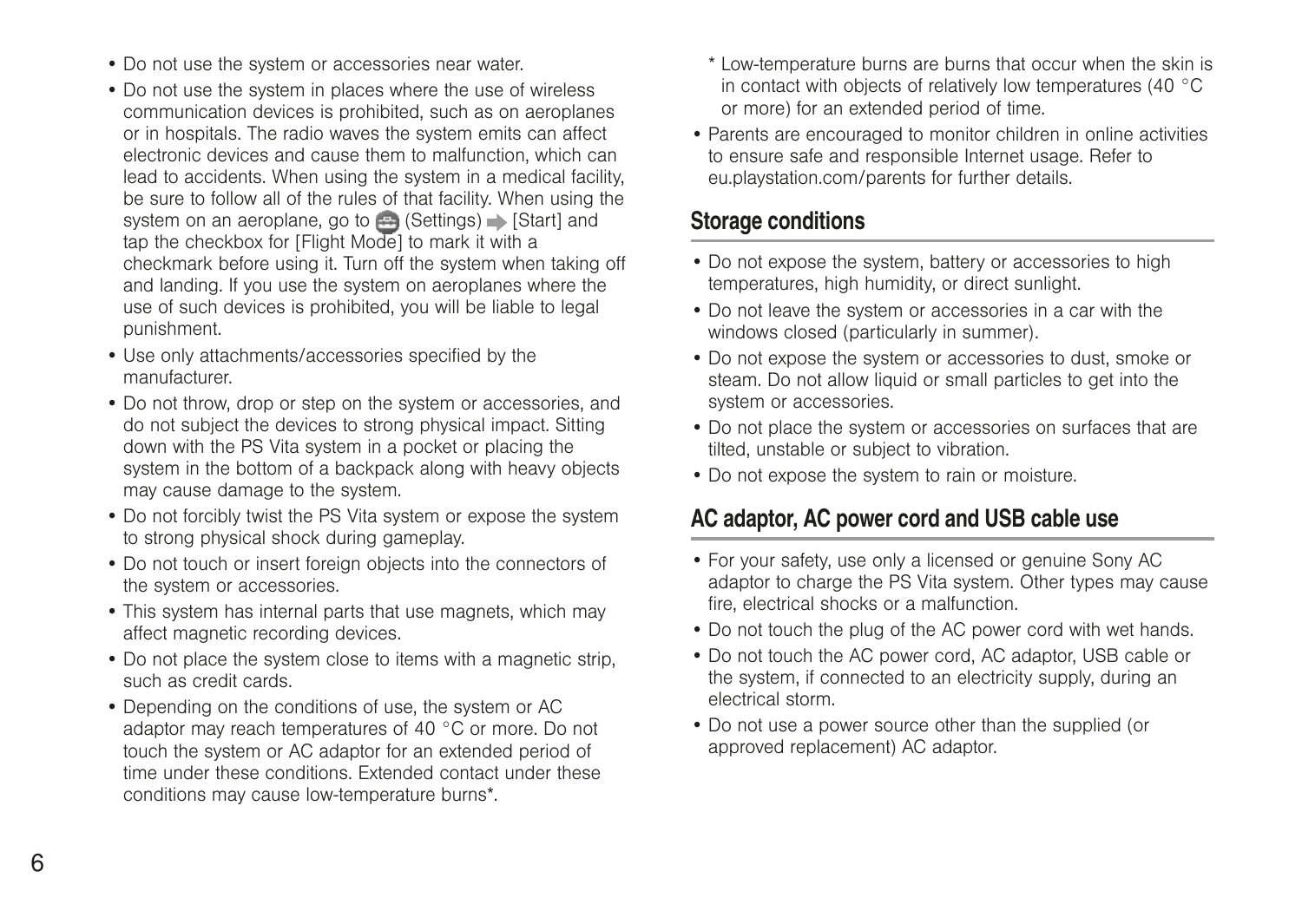- Before plugging in a cable, check that the system connectors (such as the USB connector) and the AC adaptor or USB cable connectors are clean. If not, wipe the connectors with a soft, dry cloth.
- When the system will not be used for an extended period of time, or when cleaning the system, unplug the power cord and any other cables.
- Do not damage the AC adaptor or AC power cord:
	- Do not modify the AC adaptor or AC power cord.
	- Do not wrap the AC power cord or USB cable around the PS Vita system or around the AC adaptor.
	- Do not place the AC adaptor or AC power cord near a heat source or allow them to get hot.
	- Do not subject the AC power cord to tension.
	- When disconnecting the AC power cord, hold it by the plug and pull straight out from the electrical socket. Never pull by the cord and do not pull at an angle.
	- Protect the AC power cord from being walked on or pinched particularly at plugs, electrical socket and the point where they exit from the system.
	- Do not use the PS Vita system or the AC adaptor when they are covered by a cloth or in their cases. Heat may build up and cause a fire or damage to the system.
- Do not connect the AC power cord to a voltage transformer or inverter. Connecting the AC power cord to a voltage transformer for overseas travel or an inverter for use in an automobile may cause heat to build up in the AC adaptor and may cause burns or a malfunction.
- Use an electricity supply that is easily accessible, so the AC power cord can be unplugged quickly if the need arises.
- The socket-outlet shall be installed near the equipment and shall be easily accessible.

#### Screen

- The screen (touchscreen) is made of glass and may crack or break if subjected to excessive force. If the screen cracks or breaks, do not touch the screen or exposed internal components.
- When using the system, keep the light in the room bright and keep as far away from the screen as possible.
- Don't press your finger on the screen with excessive force. Also, do not scrape or scratch the screen with anything hard, such as metal, or anything with a sharp tip (such as a pencil or your fingernails). Any of these actions may damage or break the screen.
- Prolonged contact with water or dust may damage the screen and shorten its life.
- Black (dark) pixels and continuously lit pixels may appear in certain locations on the screen. The appearance of such spots is a normal occurrence associated with screens and is not a sign of a system malfunction. Screens are made using highly precise technology. However, a very small number of dark pixels or continuously lit pixels may exist and colour irregularities or brightness irregularities may be visible on each screen. Also, a distorted image may remain on the screen for several seconds after the system has been turned off.
- Direct exposure to sunlight may damage the system's screen. Be careful when using the system outdoors or near a window.
- When using the system in a cold environment, you may notice shadows on the graphics or the screen may appear darker than usual. This is not a malfunction, and the screen will return to normal when the temperature goes up.
- Do not leave still images displayed on the screen for an extended period of time. This may cause a faint image to be left permanently on the screen.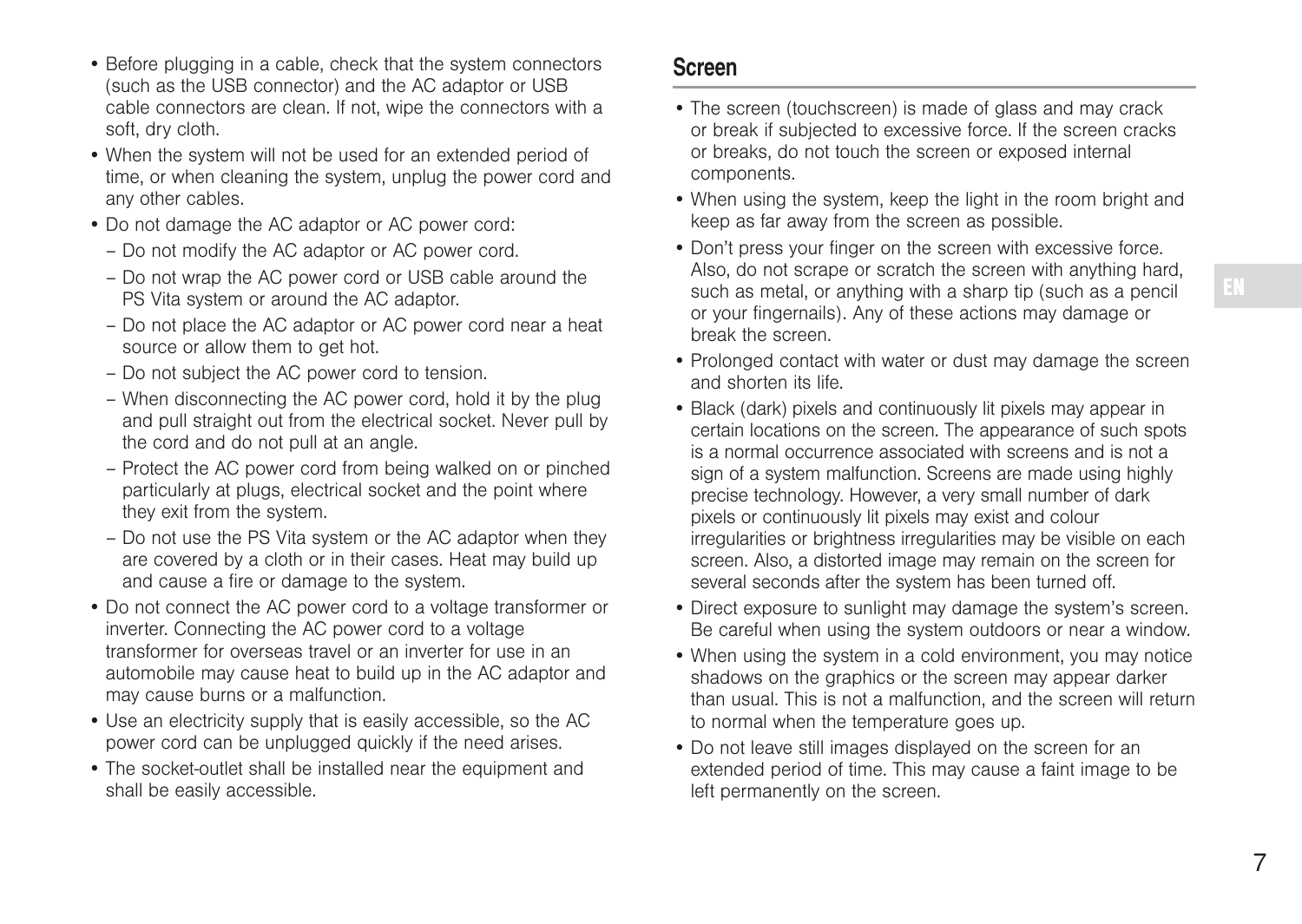#### Left Stick / Right Stick

- You cannot remove the sticks. If you try to remove them, you could injure yourself or damage the system.
- The sticks cannot be operated by pressing on them. If you press on them too hard you can damage them.

#### Using Wi-Fi access points

When connecting to the Internet using the Wi-Fi feature, the system automatically detects nearby access points. An access point that you are not authorised to use may be included among the detected devices. Only connect to a personal access point that you are authorised to use, or one that is available through a commercial Wi-Fi service. The user is responsible for all fees associated with Wi-Fi access.

#### Parental Controls

The PS Vita system offers parents and guardians controls to limit the content that children and teenagers can access and the features they can use. Refer to the User's Guide for details about parental controls.

#### Recorded data

In the following cases, data saved on a PlayStation®Vita card or memory card might be lost or corrupted.

- Removing the PS Vita card or turning off the PS Vita system while it is saving or loading data.
- Removing the memory card while the PS Vita system is turned on.
- Using it in a location that is exposed to static electricity or electrical interference.

If, for any reason, software or data loss or corruption occurs, it is usually not possible to recover the software or data. It is recommended that you regularly back up software and data. Sony Computer Entertainment Inc. and its subsidiaries and affiliates will not be held liable for any damages or injury in the case of software or data loss or corruption.

#### Cases and coverings

When the system is stored in its case or is otherwise covered either turn off the power or put the system in the standby mode. If you use it while it is in its case or when it is covered, heat may build up and cause damage to the system.

#### Never disassemble the system or accessories

Use the PS Vita system and accessories according to the instructions in this manual. No authorisation for the analysis or modification of the system, or the analysis and use of its circuit configurations, is provided. Disassembling will void the system warranty. Additionally, there is a risk of fire, electrical shock or malfunction.

#### Use in other countries

Depending on the country or region, there are limitations on the use of certain types of radio waves. In some cases, use of the system's network features may lead to a fine or other penalty.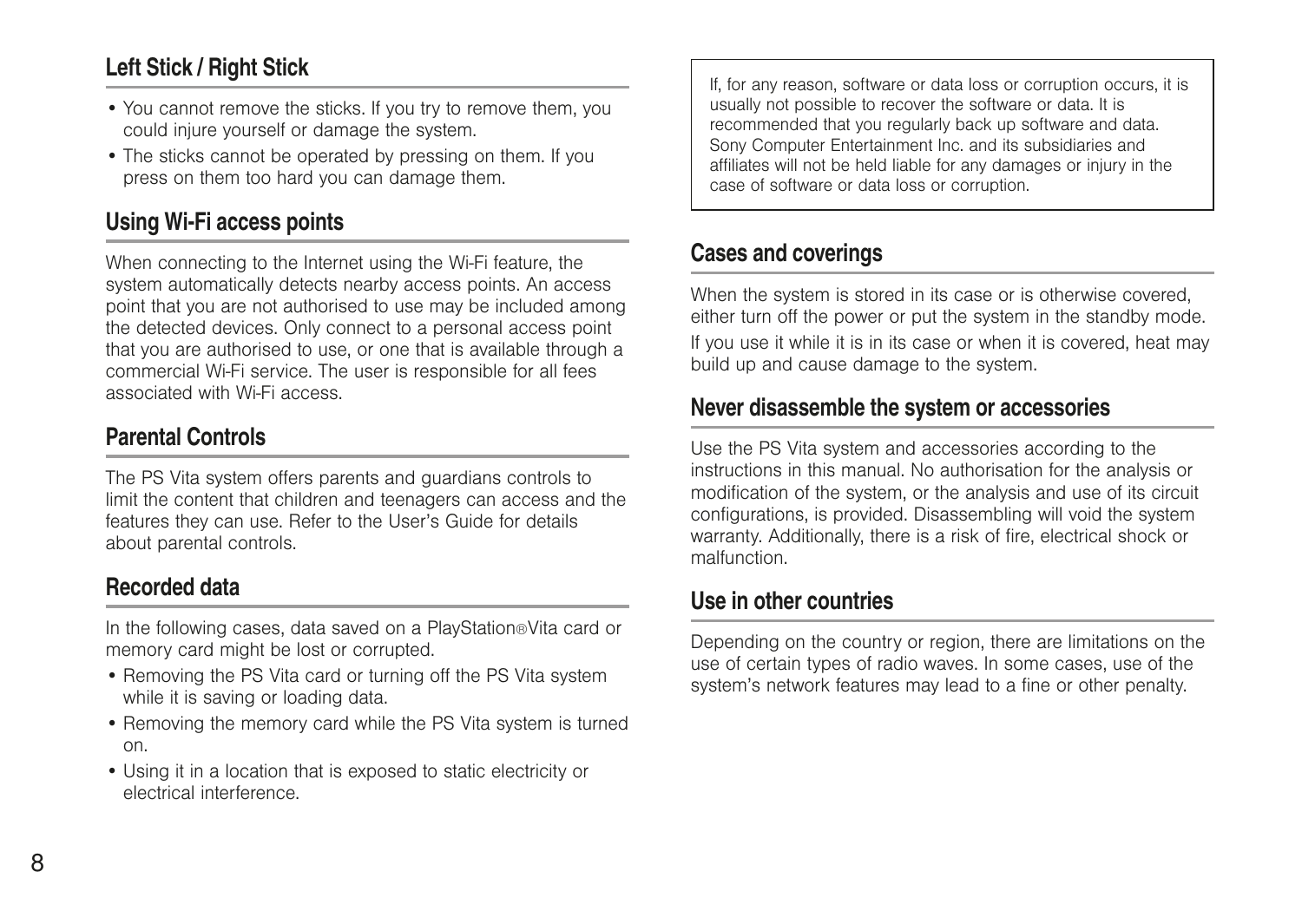#### When moisture condensation occurs

If the PS Vita system is brought directly from a cold location to a warm one, moisture may condense inside the system and cause it to operate improperly.

Should this occur, turn off and unplug the system. Do not use the PS Vita system until the moisture evaporates (this may take several hours). If the system still does not operate properly. contact the appropriate PlayStation® customer service helpline which can be found with this product's quarantee information.

#### Care and cleaning of exterior surfaces

For safety reasons, unplug the AC power cord from the electricity supply and disconnect any other cables before cleaning.

#### Cleaning the exterior surface, screen and camera area

- Wipe gently with a soft cloth
- Do not use solvents or other chemicals to clean the exterior surface, screen and camera area.
- Do not use a chemically-treated cleaning cloth to wipe the system.

#### Cleaning the connectors

Do not allow dust or dirt to build up around the PS Vita system connectors, the AC adaptor, the USB cable connectors or accessory connectors. Dirty connectors may prevent signals from being sent or received properly and can result in fire or electrical shock. If the headphone connector is dirty, you may experience sound interruptions. Clean all connectors by wiping with a dry, soft cloth.

#### Contact with other objects

Observe the following precaution so that the surface of the PS Vita system does not become discoloured or damaged: Do not allow the system to remain in direct contact with rubber or vinyl products for an extended period of time.

#### Battery life

The built-in battery has a limited life span. Battery duration will decrease with repeated usage and age.

#### Hint

Battery life span varies depending on how the battery is stored and on the conditions of use, including long-term environmental factors such as temperature.

#### When your PS Vita system is not operating correctly

Press and hold  $\circledcirc$  (power) button until the safe mode menu appears. Follow the on-screen instructions to restart the PS Vita system.

When the PS Vita system does not start in safe mode even after you keep pressing  $\circled{0}$  (power) button for more than 30 seconds, the battery charge might be too low to turn on the system. In this case, charge your PS Vita system using the included AC adaptor.

Safe mode is a start-up mode for your PS Vita system in which only a few system functions are available for solving problems. In safe mode, use your PS Vita system's buttons to operate the menu.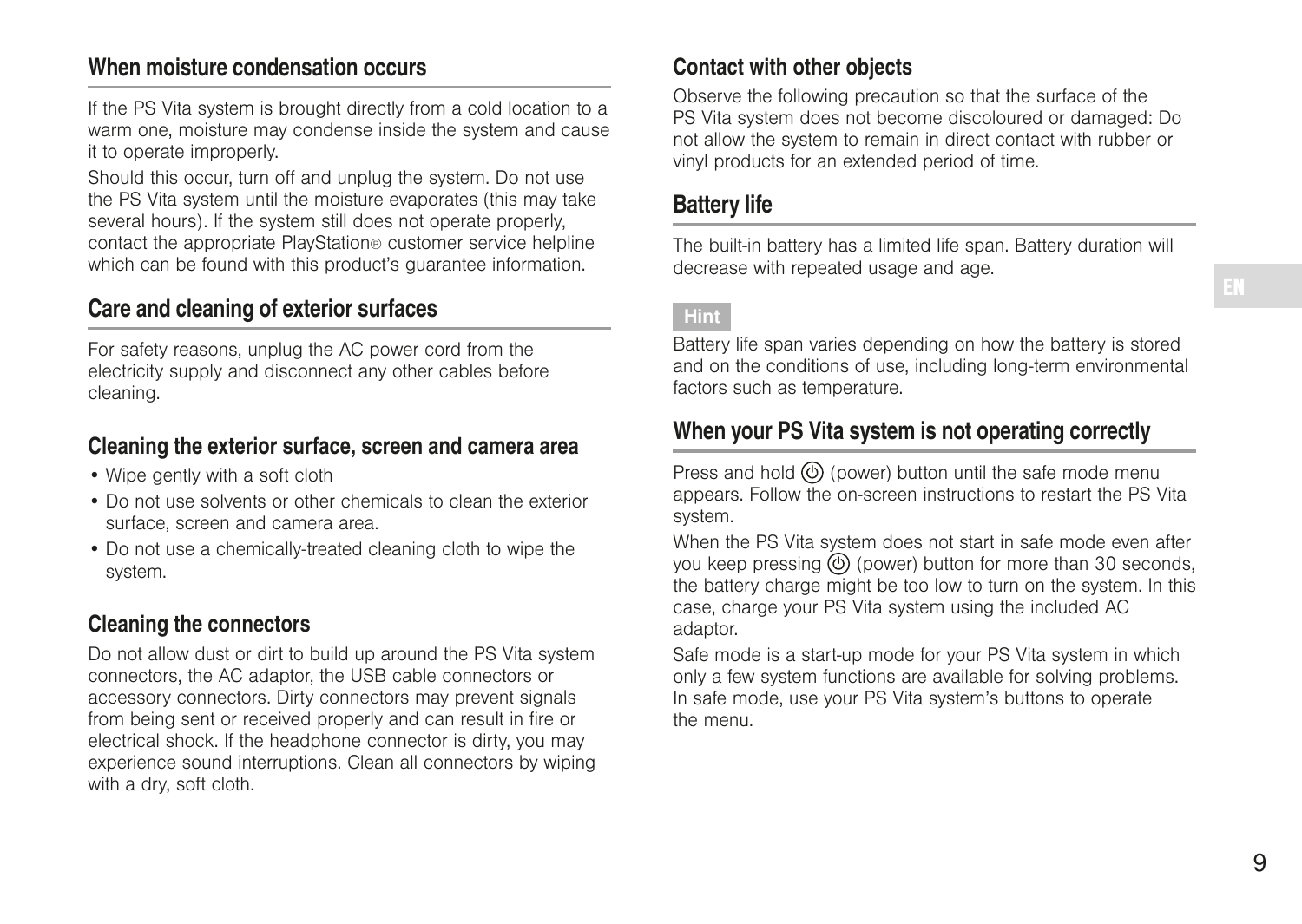

Where you see either symbol on any of our electrical products batteries or packaging, it indicates that the relevant electrical product or battery should not be disposed of as general household waste in Europe and Turkey. To ensure correct waste treatment, please dispose of them via an authorised collection facility, in accordance with any applicable laws or requirements. Waste electrical products and batteries may also be disposed of free of charge via retailers when buying a new products of the same type. Furthermore, within FU countries larger retailers may accept small waste electronic products free of charge. Please ask your local retailer if this service is available for the products you wish to dispose of. In so doing, you will help to conserve natural resources and improve standards of environmental protection in treatment and disposal of electrical waste.

This symbol may be used on batteries in combination with additional chemical symbols. The chemical symbols for mercury (Hg) or lead (Pb) will appear if the battery contains more than 0.0005% mercury or more than 0.004% lead.

This product contains a battery which is permanently built-in for safety, performance or data integrity reasons. The battery should not need to be replaced during the lifetime of the product and should only be removed by skilled service personnel. To ensure the correct waste treatment of the battery, please dispose of this product as electrical waste.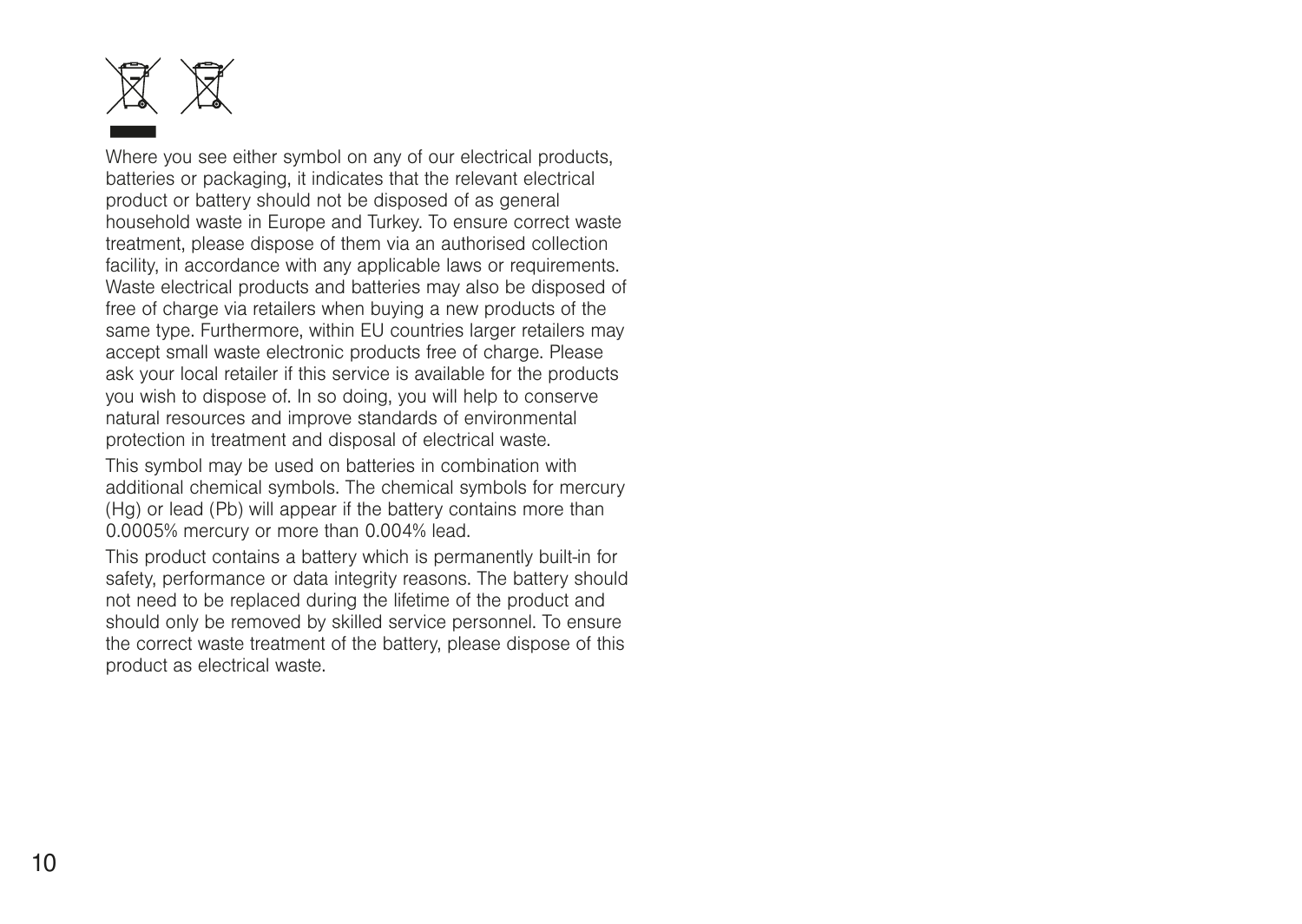# <span id="page-10-0"></span>**Specifications**

Design and specifications are subject to change without notice. Depending on the software version in use, the system may operate differently than described in this manual.

#### PlayStation®Vita system

| Screen                       | 5 inches / 12.7cm (16:9), 960 × 544,<br>LCD, multi-touch capacitive touchscreen<br>Approximately 16,770,000 colours<br>displayed |  |
|------------------------------|----------------------------------------------------------------------------------------------------------------------------------|--|
| Rear touch pad               | Capacitive multi-touch pad                                                                                                       |  |
| Cameras                      | Front camera, rear camera<br>Maximum resolution:<br>$640 \times 480(VGA)$                                                        |  |
| Sound                        | Built-in stereo speakers<br>Built-in microphone                                                                                  |  |
| <b>Sensors</b>               | Six-axis motion sensing system (threeaxis<br>gyroscope, three-axis accelerometer),<br>Three-axis electronic compass              |  |
| Location                     | Supports Wi-Fi location service                                                                                                  |  |
| Main slots and<br>connectors | PS Vita card slot<br>Memory card slot<br>USB port<br>Headset jack                                                                |  |

| Internal memory card                    | Approx. 1GB*                                                                                                           |
|-----------------------------------------|------------------------------------------------------------------------------------------------------------------------|
| Power source                            | Built-in rechargeable lithium-ion battery:<br>DC 3.7V, 2210mAh<br>AC adaptor:<br>DC 5.0V                               |
| <b>Maximum power</b><br>consumption     | Approx. 6W (when charging)                                                                                             |
| <b>External dimensions</b>              | Approx. $183.6 \times 15.0 \times 85.1$ mm<br>(width $\times$ height $\times$ depth)<br>(excluding largest projection) |
| Weight                                  | Approx. 219g                                                                                                           |
| Operating<br>environment<br>temperature | $5^{\circ}$ C - 35 $^{\circ}$ C                                                                                        |
| Country of production                   | China                                                                                                                  |

\* The internal memory card contains space that is available for users and space that is reserved for the system, so the actual space that is free for users is smaller than the total space stated in this document.

#### Network features

| Wi-Fi             | IEEE 802.11b/g/n support*                |
|-------------------|------------------------------------------|
| <b>Bluetooth®</b> | Bluetooth <sup>®</sup> 2.1+EDR compliant |

\* 802.11n is supported only for a 1 × 1 configuration.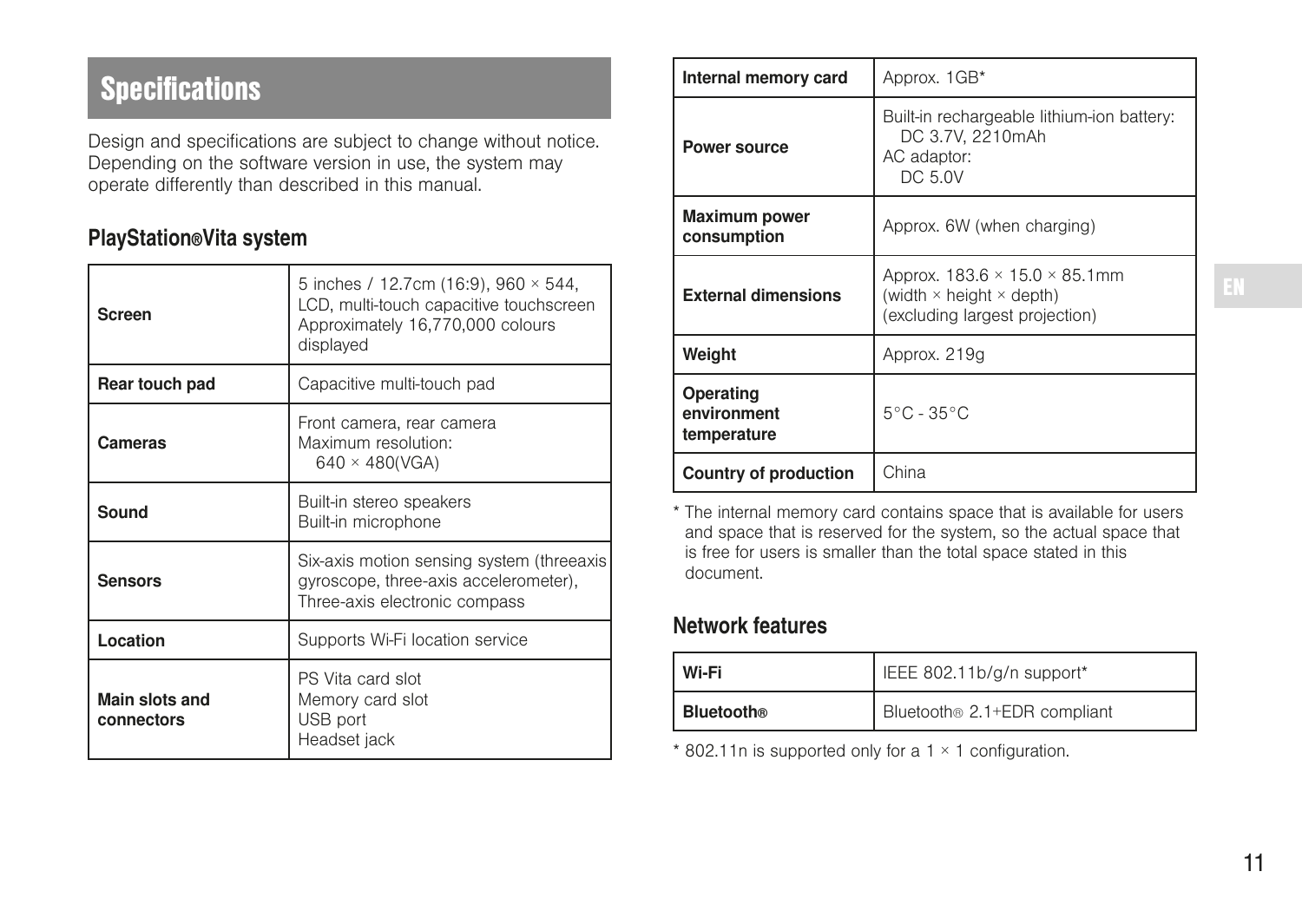#### AC adaptor

| Input                      | AC 100-240V, 50/60Hz                                                                             |
|----------------------------|--------------------------------------------------------------------------------------------------|
| Output                     | DC 5V, 1500mA (1.5A)                                                                             |
| <b>External dimensions</b> | Approx. $45 \times 22 \times 68$ mm<br>(width × height × depth) (excludes largest<br>projection) |
| Weight                     | Approx. 51g                                                                                      |

### Region Code

The PlayStation®Vita format software has region codes assigned to each region where the system is sold. On this system you can use software for the following regions:



#### Estimating the battery charge time\*

| Charging with the AC<br>adaptor | Approx. 2 hours 40 minutes |
|---------------------------------|----------------------------|
|---------------------------------|----------------------------|

\* When charging a battery with no charge remaining.

#### Estimated battery duration

| Game <sup>"1"2</sup>         | Approx. 4-6 hours |
|------------------------------|-------------------|
| Video playback"              | Approx. 7 hours   |
| Playing music <sup>113</sup> | Approx. 12 hours  |

\*1 When the screen brightness is set to the default setting, the Bluetooth® feature is not being used, and headphones are being used.

- \*2 When the network feature is not being used.
- \*3 When the system is put into standby mode whilst music is being played.

#### Hint

Battery duration may vary depending on screen brightness, how network features (Wi-Fi/Bluetooth®) are being used, and the type of content being played.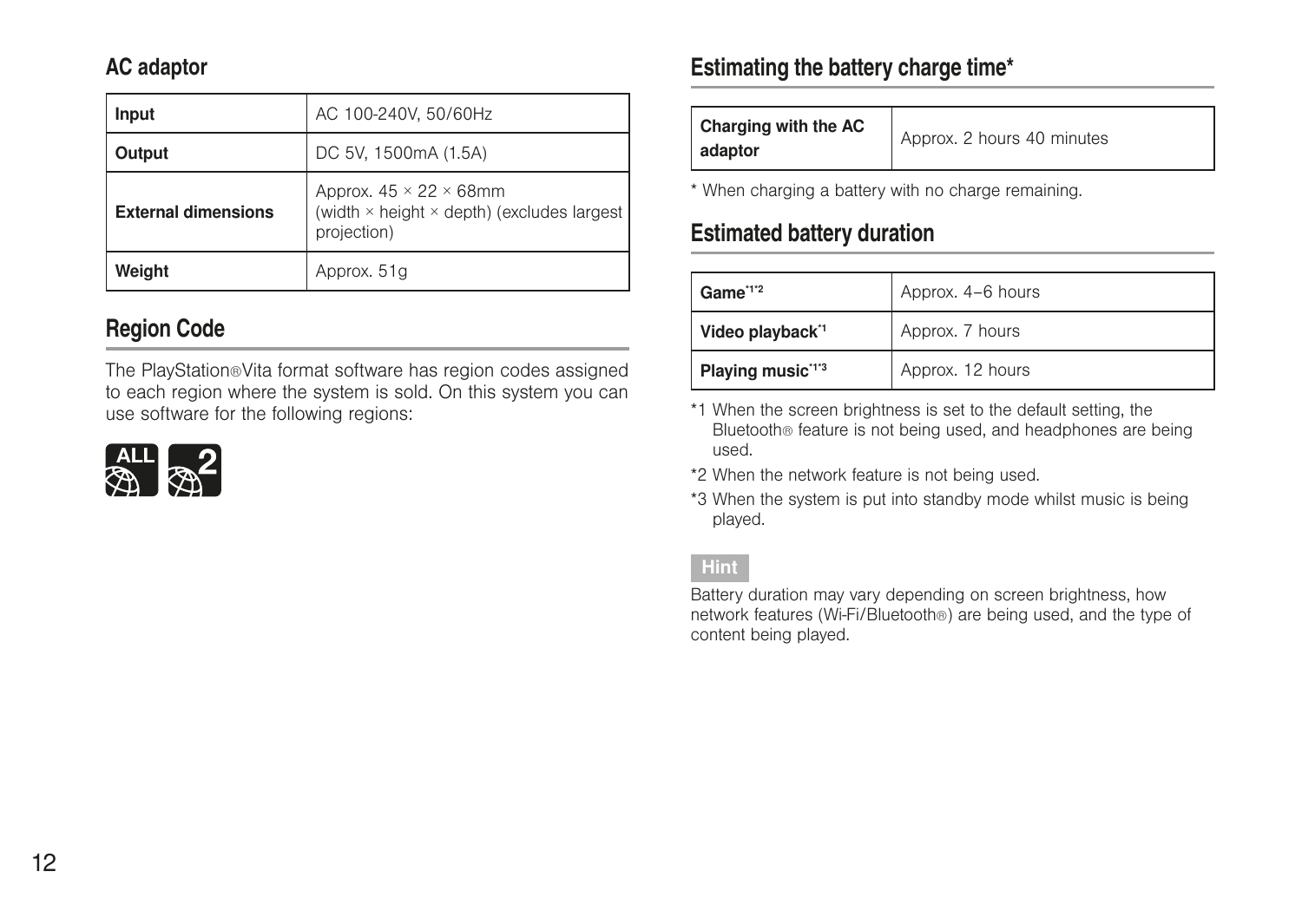# <span id="page-12-0"></span>Copyright and trademarks

"<B", "PlayStation", " $\overline{\triangle}$  ( $\overline{\triangle}$ )( $\overline{\triangle}$ )", " $\overline{P}$  J VITA" and "LIVEAREA" are registered trademarks or trademarks of Sony Computer Entertainment Inc.

"SONY" and " " are registered trademarks of Sony Corporation

"Sony Entertainment Network" is a trademark of the same company.

The Bluetooth® word mark and logos are owned by the Bluetooth SIG, Inc. and any use of such marks by Sony Computer Entertainment Inc. is under license. Other trademarks and trade names are those of their respective owners.

All other trademarks are the properties of their respective owners.